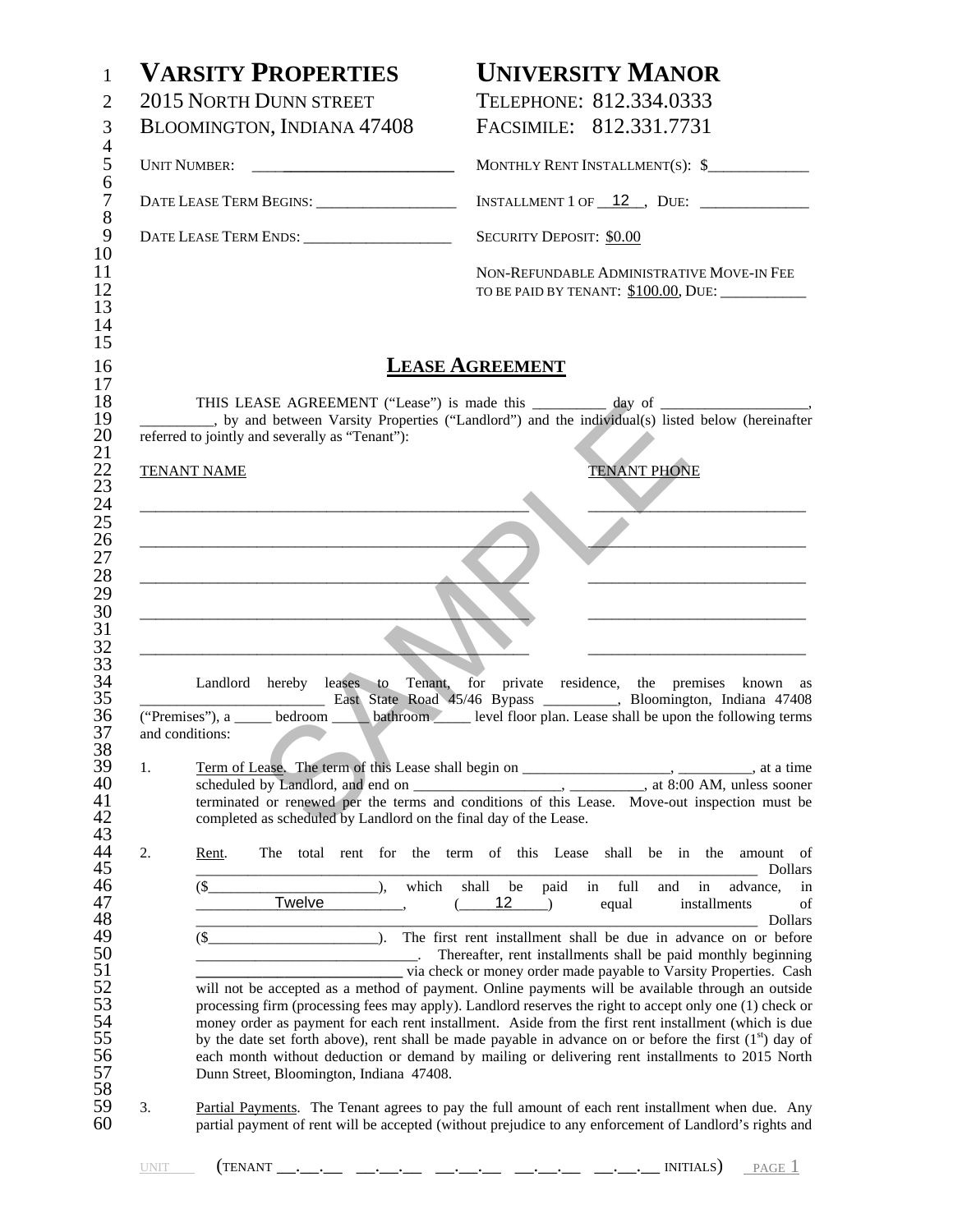61 remedies) but full late fees, as outlined in paragraph 4 below, will continue to accrue until said rent is paid in full.

- 63 64 4. Late Payments. Tenant agrees to make all payments on or before the due date. Failure to do so causes 65 Landlord to incur damages in the form of added administrative expense and time, in an amount which is 65 Landlord to incur damages in the form of added administrative expense and time, in an amount which is 66 uncertain. Accordingly, Tenant agrees that it is reasonable for the Landlord to charge a fee in the form of liquidated damages. In the event that any balance (i.e. rent installment, service work order, utility, 67 of liquidated damages. In the event that any balance (i.e. rent installment, service work order, utility, etc.) is not paid in full on or before its due date, then Tenant agrees to pay a late payment fee in the 68 etc.) is not paid in full on or before its due date, then Tenant agrees to pay a late payment fee in the amount of Ten Dollars (\$10.00) for each day that said balance remains unpaid, up to a maximum amount of Seventy Dollars (\$70.00) for each such balance. A bad check constitutes nonpayment and an NSF fee of Thirty-Five Dollars (\$35.00) will be charged in addition to any applicable late fees. Landlord reserves the right to accept only certified funds after one (1) Tenant check has been returned unpaid by the bank. 70<br>71<br>72<br>73<br>74<br>75<br>76
- m (as described in more detail in Section 8 below), reasonable wear and t<br>Tenant fails to pay any or all amount(s) that are due under this Lease, in<br>This and allows damage to the Premises that exceeds ordinary wear and te 75 5. Non-Refundable Move-In Fee; Damage to Premises. Tenant agrees to pay a Non-Refundable Move-In Fee of <u>\$100.00</u>, on or before the date set forth above, to cover certain costs associated with the<br>
Premises, including but not limited to: changing locks prior to move-in, updating mailboxes,<br>
application processing cost Premises, including but not limited to: changing locks prior to move-in, updating mailboxes, application processing costs, administrative costs, general expenses associated with preparing or maintaining the Premises, and/or other incidentals. Landlord and Tenant agree that Tenant will not pay 80 a security deposit for the Premises. Tenant agrees to take good care of the Premises throughout the 81 Lease Term (as described in more detail in Section 8 below), reasonable wear and tear excepted. In the 81 Lease Term (as described in more detail in Section 8 below), reasonable wear and tear excepted. In the event that Tenant fails to pay any or all amount(s) that are due under this Lease, in the event that Tenant causes o event that Tenant fails to pay any or all amount(s) that are due under this Lease, in the event that Tenant causes or allows damage to the Premises that exceeds ordinary wear and tear, in the event that Tenant's actions or inactions necessitate cleaning costs that exceed ordinary wear and tear, and/or in the event that Tenant owes any other sum(s) to Landlord for any reason hereunder, then Tenant agrees to make payment to Landlord, which shall include but not be limited to the following: 84<br>85<br>86<br>87<br>88
- 88 A. Damage(s): The cost associated with contracting for and the payment of any repairs, replacements, repainting (necessitated in association with wall repair of any hole or wall 89 replacements, repainting (necessitated in association with wall repair of any hole or wall damage, cleaning and other such expenses relating to the Premises, fixtures, appliances, 90 damage, cleaning and other such expenses relating to the Premises, fixtures, appliances,<br>
91 systems and furniture (if applicable) incurred by the Landlord as a result of Tenant's actions,<br>
excepting normal wear and tea systems and furniture (if applicable) incurred by the Landlord as a result of Tenant's actions, excepting normal wear and tear, shall be assessed to Tenant.
	- 93 B. General Cleaning: In the event that Tenant's actions or inactions necessitate general cleaning in a manner that exceeds ordinary wear and tear, then Landlord may bill to Tenant, and Tenant agrees to pay to Landlord, the contractor price to perform the general cleaning.
- C. Painting Fee: For any painting and/or wall repairs needed in association with nail holes 97 larger than a pinhole or tack, adhesive strips, scuffs, scrapes, marks, dents, dings, and/or any other damages that exceed ordinary wear and tear, Tenant agrees to pay for all such painting 98 other damages that exceed ordinary wear and tear, Tenant agrees to pay for all such painting and/or repairs. 99 and/or repairs.<br>100 D. Door lock cha
- 100 D. Door lock change: The sum of <u>forty</u> lock to the pollars Dollars (\$ 40.00 ) shall be charged to Tenant if the locks must be changed prior to the 101 (\$40.00) shall be charged to Tenant if the locks must be changed prior to the end of the Lease Term. 102 end of the Lease Term.<br>103 E. Rent and Late Fees: forty  $$ 40.00$
- 103 E. Rent and Late Fees: Any unpaid rent, late fees, bad check fees or portions thereof, as provided by the terms of this Lease shall be assessed to Tenant. 104 provided by the terms of this Lease shall be assessed to Tenant.<br>105 F. Utilities/City Fines: The cost of any unpaid City of Bloomington.
- 105 F. Utilities/City Fines: The cost of any unpaid City of Bloomington Tenant fines or invoices for utilities for which the Tenant is responsible and which are left unpaid at the termination of this 106 utilities for which the Tenant is responsible and which are left unpaid at the termination of this 107 Lease will be assessed to Tenant (i.e. Tenant is responsible for the cost of all applicable 107 Lease will be assessed to Tenant (i.e. Tenant is responsible for the cost of all applicable 108 108 utilities and fines for the entire Lease term).<br>109 G. Abandoned Property and Debris: The cost
- 109 G. Abandoned Property and Debris: The cost of disposing of any abandoned property or debris 110 110 left in or around the Premises after Tenant has vacated the Premises will be assessed to 111
- 111 Tenant.<br>112 H. Legal F 112 H. Legal Fees: Tenant agrees to pay the cost of any attorney fees, court costs, discovery costs or other such costs incurred by Landlord as a result of Tenant's breach of any term of this Lease, 113 other such costs incurred by Landlord as a result of Tenant's breach of any term of this Lease,<br>114 or the defense of any lawsuit in which Landlord is deemed not in breach. 114 or the defense of any lawsuit in which Landlord is deemed not in breach.<br>115 I. Failure to Pay First Rent Installment: If Tenant fails to pay in full the fir
- 115 I. Failure to Pay First Rent Installment: If Tenant fails to pay in full the first rent installment by the due date listed in Section 2 of this Lease, then: (i) Landlord shall have no obligation to 116 the due date listed in Section 2 of this Lease, then: (i) Landlord shall have no obligation to<br>117 since Tenant possession of the Premises. (ii) Landlord may cancel, rescind, and/or terminate 117 give Tenant possession of the Premises, (ii) Landlord may cancel, rescind, and/or terminate<br>118 this Lease by giving written notice thereof to Tenant by mail and/or email, which shall be 118 this Lease by giving written notice thereof to Tenant by mail and/or email, which shall be effective as of the date and time that said notice is sent by Landlord, (iii) Landlord may keep 119 effective as of the date and time that said notice is sent by Landlord, (iii) Landlord may keep any portion of the first rent installment that Tenant has paid, if applicable, (iv) all future rents 120 any portion of the first rent installment that Tenant has paid, if applicable, (iv) all future rents<br>121 due under this Lease shall be automatically accelerated without notice and immediately due 121 due under this Lease shall be automatically accelerated without notice and immediately due<br>122 and payable, and/or (y) Landlord may terminate Tenant's right of occupancy and sue for 122 and payable, and/or (v) Landlord may terminate Tenant's right of occupancy and sue for<br>123 damages, future rents, re-letting costs, attorney fees, court costs, and/or other lawful charges. damages, future rents, re-letting costs, attorney fees, court costs, and/or other lawful charges.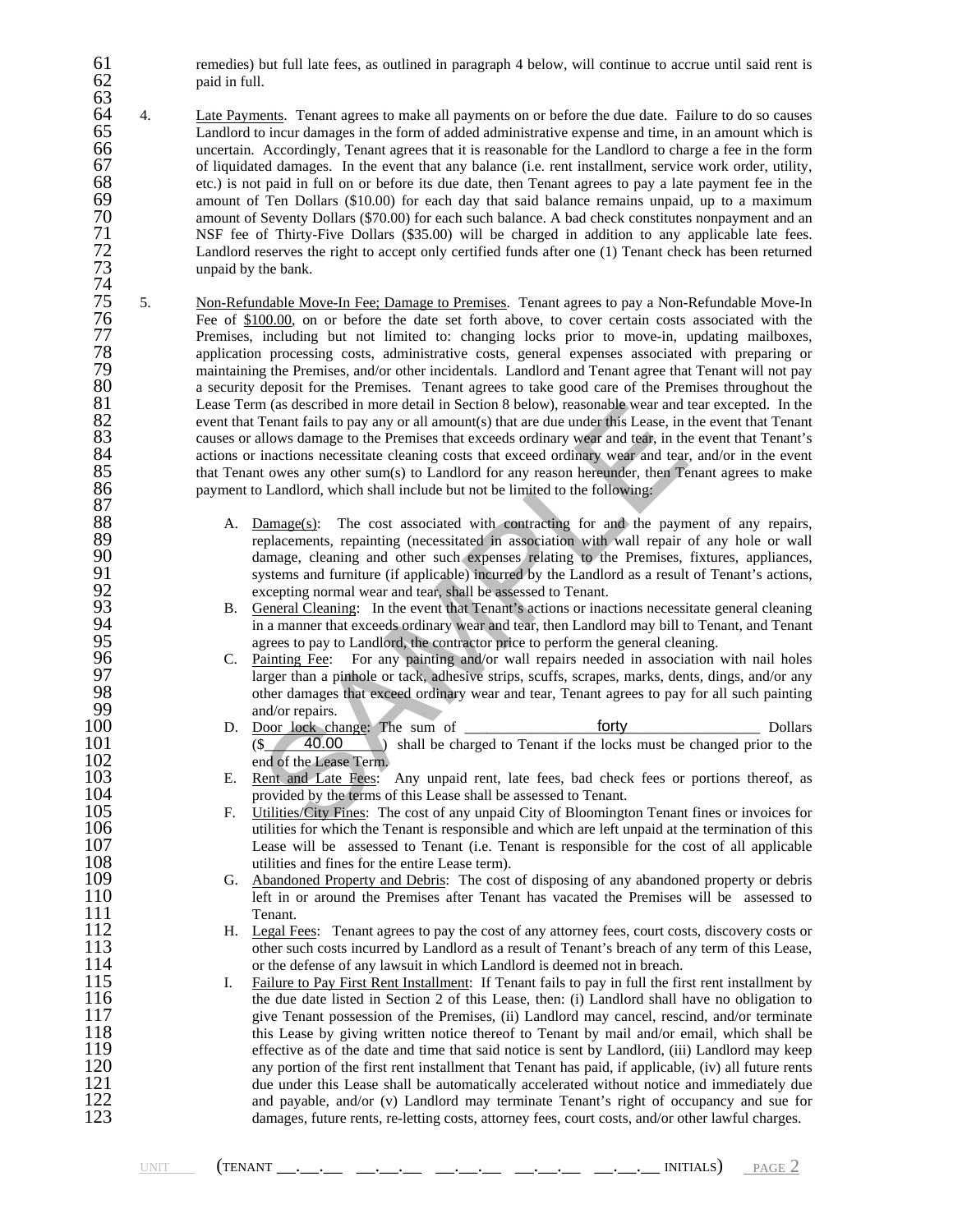134<br>135<br>136

144<br>145

124 J. Failure to Move In / Non-Consummated Lease: If Tenant fails to consummate this lease, fails<br>125 to move in, and/or fails to take possession of the Premises within three (3) days of the 125 to move in, and/or fails to take possession of the Premises within three (3) days of the 126 to beginning of the Lease Term without the prior written approval of Landlord, then: (i) 126 beginning of the Lease Term without the prior written approval of Landlord, then: (i)<br>127 Landlord shall have no obligation to give Tenant possession of the Premises. (ii) Landlord 127 Landlord shall have no obligation to give Tenant possession of the Premises, (ii) Landlord<br>128 may cancel, rescind, and/or terminate this Lease by giving written notice thereof to Tenant by 128 may cancel, rescind, and/or terminate this Lease by giving written notice thereof to Tenant by<br>129 mail and/or email, which shall be effective as of the date and time that said notice is sent by 129 mail and/or email, which shall be effective as of the date and time that said notice is sent by<br>130 Landlord, (iii) Landlord may keep the full amount of the first rent installment, (iv) all future 130 Landlord, (iii) Landlord may keep the full amount of the first rent installment, (iv) all future rents due under this Lease shall be automatically accelerated without notice and immediately 131 rents due under this Lease shall be automatically accelerated without notice and immediately<br>132 due and payable, and/or (v) Landlord may terminate Tenant's right of occupancy and sue for 132 due and payable, and/or (v) Landlord may terminate Tenant's right of occupancy and sue for<br>133 damages, future rents, re-letting costs, attorney fees, court costs, and/or other lawful charges. damages, future rents, re-letting costs, attorney fees, court costs, and/or other lawful charges.

The relief available to Landlord pursuant to this Section 2 (and/or in Section 21 below and/or anywhere 136 else in this Lease) shall be cumulative (and not exclusive) of all relief otherwise available to Landlord<br>137 pursuant to this Lease, at law, and/or in equity. No exercise or enforcement of Landlord's rights in this 137 pursuant to this Lease, at law, and/or in equity. No exercise or enforcement of Landlord's rights in this 138 Section (and/or in Section 21 below and/or elsewhere in this Lease) shall be held to exhaust any other 138 Section (and/or in Section 21 below and/or elsewhere in this Lease) shall be held to exhaust any other 139 right or remedy of Landlord hereunder or at law or in equity. For instance, no exercise or enforcement 139 right or remedy of Landlord hereunder or at law or in equity. For instance, no exercise or enforcement 140 of Landlord's right to keep all or any portion of the first rent installment pursuant to the preceding 140 of Landlord's right to keep all or any portion of the first rent installment pursuant to the preceding<br>141 paragraphs shall be held to exhaust any other right or remedy of Landlord hereunder or at law or in 141 paragraphs shall be held to exhaust any other right or remedy of Landlord hereunder or at law or in 142 equity—including but not limited to Landlord's right to collect rent for the remainder of the Lease 142 equity—including but not limited to Landlord's right to collect rent for the remainder of the Lease 143 Term.

145 In the event that Landlord must assess damages and/or any other charges to Tenant at or after the end of the Lease Term as described above, then Landlord will mail to Tenant an itemized list of 146 the Lease Term as described above, then Landlord will mail to Tenant an itemized list of damages/costs. Tenant agrees to pay to Landlord the amount of any such charges within thirty (30) 147 damages/costs. Tenant agrees to pay to Landlord the amount of any such charges within thirty (30) days from the date of said notice. Any dispute from Tenant to any such charge(s) must be submitted in 148 days from the date of said notice. Any dispute from Tenant to any such charge(s) must be submitted in<br>149 writing by Tenant to Landlord within ten (10) business days from the date of said notice. writing by Tenant to Landlord within ten (10) business days from the date of said notice.

- $\frac{150}{151}$ 151 6. Inspections. An inspection shall be performed upon both move-in and move-out, as specified by<br>152 Landlord. An inspection report and inventory shall be completed at move-in, describing the condition<br>153 of the Premi Landlord. An inspection report and inventory shall be completed at move-in, describing the condition 153 of the Premises. The inspection report and inventory shall be made a part of this Lease. A move-out inspection and inspection report and inventory shall also be prepared when the Lease terminates, as 154 inspection and inspection report and inventory shall also be prepared when the Lease terminates, as<br>155 specified by the Landlord. Any damage to the Premises caused by an act or omission of Tenant (or 155 specified by the Landlord. Any damage to the Premises caused by an act or omission of Tenant (or quest or invitee of Tenant) and not identified on the move-in inspection report and/or inventory shall be the Tenant's re guest or invitee of Tenant) and not identified on the move-in inspection report and/or inventory shall be 157 the Tenant's responsibility. Tenant's possession of the Premises indicates Tenant's acceptance of the Premises in an "as-is" condition. Premises in an "as-is" condition.
- It that Landlord must assess damages and/or any other charges to Tenant<br>
1. Term as described above, then Landlord will mail to Tenant<br>
1. Term as described above, then Landlord the amount of any such charge<br>
the date of s 159<br>160 160 7. <u>Use of Premises</u>. Tenant agrees to use the Premises exclusively as a private residence only for those individuals identified as a Tenant in this Lease. Tenant agrees not to make any changes of any nature to 161 individuals identified as a Tenant in this Lease. Tenant agrees not to make any changes of any nature to<br>162 the Premises without first obtaining Landlord's written consent. Tenant agrees not to store items or 162 the Premises without first obtaining Landlord's written consent. Tenant agrees not to store items or personal property outside the confines of the interior of the Premises. Tenant further agrees to abide by 163 personal property outside the confines of the interior of the Premises. Tenant further agrees to abide by<br>164 all rules or regulations governing the subject neighborhood where the Premises are located, a copy of 164 all rules or regulations governing the subject neighborhood where the Premises are located, a copy of which are attached hereto as Exhibit A. Landlord reserves the right to amend or modify said rules, as Landlord belie which are attached hereto as Exhibit A. Landlord reserves the right to amend or modify said rules, as 166 Landlord believes reasonably necessary and Tenant agrees to abide by such amendments and modifications. Tenant may not use the Premises to give instruction in music or physical training. 167 modifications. Tenant may not use the Premises to give instruction in music or physical training.<br>168 Tenant agrees not to cause or permit any disturbance, noise or other annoyance detrimental to the 168 Tenant agrees not to cause or permit any disturbance, noise or other annoyance detrimental to the reasonable comfort of the neighborhood (three or more written or verbal warnings of this disturbance 169 reasonable comfort of the neighborhood (three or more written or verbal warnings of this disturbance offense shall be deemed just cause for eviction and shall constitute a default of this Lease). offense shall be deemed just cause for eviction and shall constitute a default of this Lease).
- $\frac{171}{172}$ <br>173 8. Upkeep. Tenant agrees, during the term of this Lease, to take good care of the Premises, its fixtures, 173 appliances and equipment. Tenant agrees to keep the Premises, at Tenant's sole cost and expense, in a clean, aesthetically pleasing and sanitary condition. Tenant agrees to take appropriate precaution 174 clean, aesthetically pleasing and sanitary condition. Tenant agrees to take appropriate precaution against the presence of insects, bugs and vermin (Landlord is not responsible for and this Lease will not 175 against the presence of insects, bugs and vermin (Landlord is not responsible for and this Lease will not<br>176 be affected by the presence of insects, bugs and vermin but Landlord will arrange for treatment, if 176 be affected by the presence of insects, bugs and vermin but Landlord will arrange for treatment, if necessary, at Tenant's cost). Tenant agrees to promptly notify Landlord of any damage or need for 177 necessary, at Tenant's cost). Tenant agrees to promptly notify Landlord of any damage or need for<br>178 repairs to the Premises. Tenant agrees to refrain from activity in or around the Premises that could 178 repairs to the Premises. Tenant agrees to refrain from activity in or around the Premises that could<br>179 damage or decrease the value of the Premises. Tenant agrees to place all trash in suitable containers 179 damage or decrease the value of the Premises. Tenant agrees to place all trash in suitable containers 180 and dispose of said trash in the area designated for disposal. At the termination of this Lease, Tenant 180 and dispose of said trash in the area designated for disposal. At the termination of this Lease, Tenant agrees to return the Premises to Landlord in the same condition as received by Tenant. Tenant 181 **agrees to return the Premises to Landlord in the same condition as received by Tenant.** Tenant 182 agrees to be responsible for any loss or damage caused by an act or omission of Tenant or any other 182 agrees to be responsible for any loss or damage caused by an act or omission of Tenant or any other 183 person that Tenant permits to be in or around the Premises.
- $\frac{184}{185}$ 185 9. Utilities. Tenant agrees to place all applicable utilities to Premises in the name of Tenant prior to the Lease start date and to leave all such utilities in Tenant's name for the entire duration of the Lease. 186 Lease start date and to leave all such utilities in Tenant's name for the entire duration of the Lease.<br>187 Failure to do so may result in the Premises being without utilities upon Tenant's move-in. In the event Failure to do so may result in the Premises being without utilities upon Tenant's move-in. In the event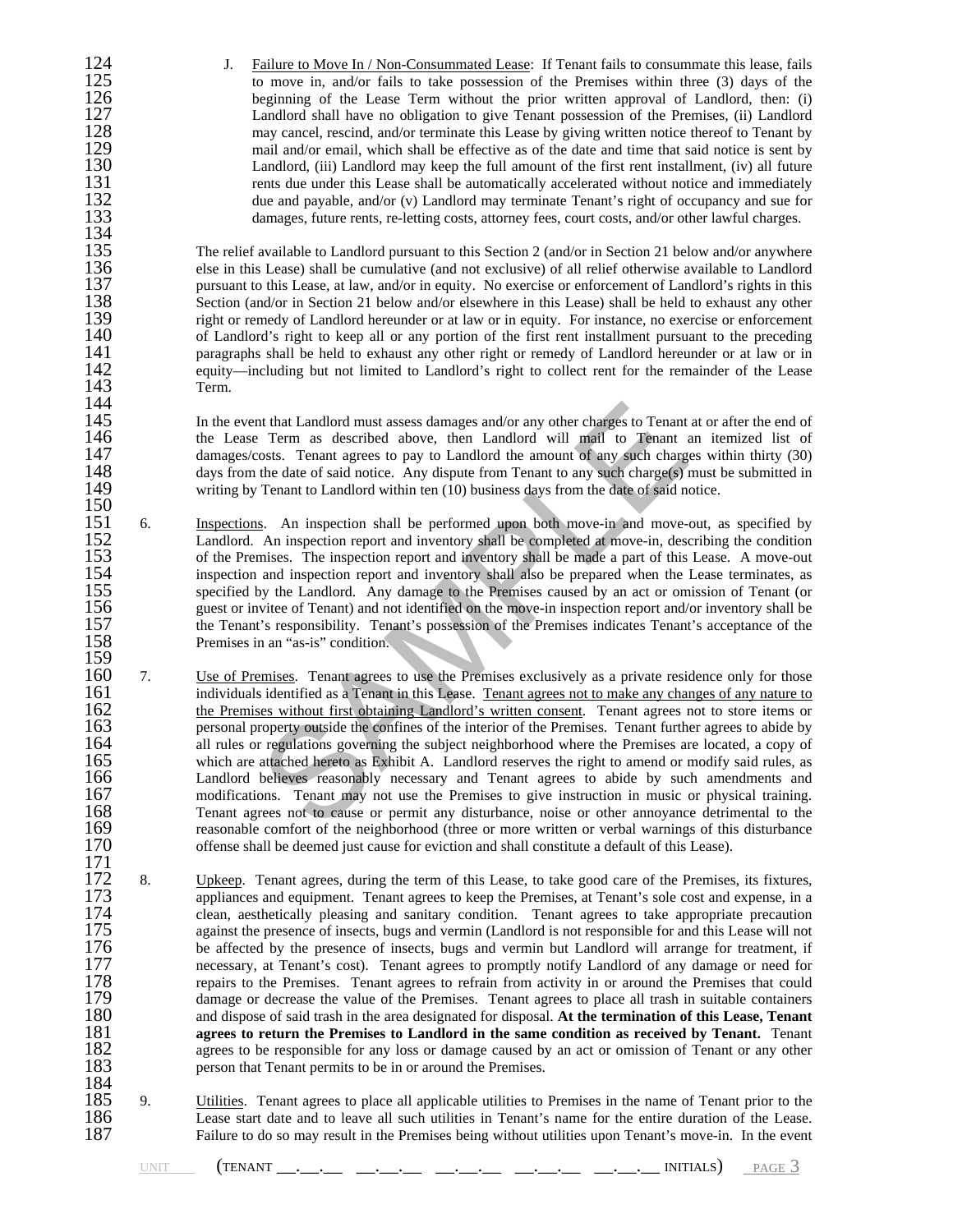188 that Tenant fails to honor the aforementioned obligation regarding the placement of utilities in Tenant's<br>189 name and Landlord is billed for utilities used during the Lease term, then Landlord may charge Tenant 189 hame and Landlord is billed for utilities used during the Lease term, then Landlord may charge Tenant<br>190 https://www.an-administrative fee of Thirty Dollars (\$30.00) per occurrence. Tenant also agrees to pay for all s 190 an administrative fee of Thirty Dollars (\$30.00) per occurrence. Tenant also agrees to pay for all such<br>191 utilities within ten (10) days of such notice. Tenant agrees that Landlord shall not be responsible for 191 utilities within ten (10) days of such notice. Tenant agrees that Landlord shall not be responsible for<br>192 any failure in utility service arising from causes beyond Landlord's reasonable control. Utility 192 any failure in utility service arising from causes beyond Landlord's reasonable control. Utility provider information is as follows: provider information is as follows:

Duke (Electric) 800.521.2232

194<br>195

229<br>230<br>231

236<br>237

240<br>241

- 196<br>197 197 10. Access. Tenant shall permit Landlord or Landlord's agents and employees to enter the Premises during 198 all reasonable hours to examine and protect the Premises. to show the Premises to prospective buyers or 198 all reasonable hours to examine and protect the Premises, to show the Premises to prospective buyers or<br>199 renters, to make repairs, additions, alterations, preventive maintenance or treatment and for any other 199 renters, to make repairs, additions, alterations, preventive maintenance or treatment and for any other<br>200 reasonable necessity requiring such entry. Landlord will attempt to give Tenant reasonable notice of 200 reasonable necessity requiring such entry. Landlord will attempt to give Tenant reasonable notice of 201 any such intended entry into the Premises, when possible. Landlord may enter the premises at any time 201 any such intended entry into the Premises, when possible. Landlord may enter the premises at any time<br>202 in the event that Landlord determines that an emergency or other situation exists which requires 202 in the event that Landlord determines that an emergency or other situation exists which requires 203 immediate attention. Tenant may not add/change interior door locks without Landlord's consent. immediate attention. Tenant may not add/change interior door locks without Landlord's consent.
- 204 205 11. Maintenance. Landlord agrees to keep the Premises, including any furniture and appliances furnished,<br>206 in reasonable repair during the term of this Lease. Tenant agrees to promptly report the need for 206 in reasonable repair during the term of this Lease. Tenant agrees to promptly report the need for<br>207 maintenance to Landlord, including emergency maintenance. Tenant must promptly report to Landlord 207 maintenance to Landlord, including emergency maintenance. Tenant must promptly report to Landlord<br>208 any dampness, water leaks, mold, and/or any other moisture-related problem at the Premises. When the 208 any dampness, water leaks, mold, and/or any other moisture-related problem at the Premises. When the 209 eneed for maintenance has been caused by the willful or irresponsible conduct of Tenant or any other 209 need for maintenance has been caused by the willful or irresponsible conduct of Tenant or any other<br>210 nerson that Tenant permits to be in or around the Premises, Landlord will repair the Premises on 210 person that Tenant permits to be in or around the Premises, Landlord will repair the Premises on account for Tenant. The cost of any such repair work necessitated by Tenant or any other person that 211 account for Tenant. The cost of any such repair work necessitated by Tenant or any other person that 212 Tenant permits to be in or around the Premises shall be billed to Tenant and paid by Tenant within ten 212 Tenant permits to be in or around the Premises shall be billed to Tenant and paid by Tenant within ten<br>213 (10) days of such billing. Further terms and conditions regarding the maintenance of the Premises are 213 (10) days of such billing. Further terms and conditions regarding the maintenance of the Premises are as follows:  $^{215}_{216}$
- naintenance has been caused by the willful or irresponsible conduct of<br>naintenance has been caused by the willful or irresponsible conduct of<br>minimum and parameter and the memiss of the willful or irresponsible conduct of<br> 216 A. Tenant Negligence. Tenant accepts and understands that Tenant will be responsible for charges associated with the Landlord's maintenance, repair or replacement caused by Tenant 217 charges associated with the Landlord's maintenance, repair or replacement caused by Tenant<br>218 engligence, including but not limited to, such items as stopped-up stools, malfunctioning 218 18 negligence, including but not limited to, such items as stopped-up stools, malfunctioning<br>219 negligence disposals due to improperly disposed items (such as glass, coins, bottle caps, 219 garbage disposals due to improperly disposed items (such as glass, coins, bottle caps, silverware, excessive food product, etc.), damage caused by running the dishwasher with stopped-up sink, improper use of appliances silverware, excessive food product, etc.), damage caused by running the dishwasher with 221 stopped-up sink, improper use of appliances, damaged locks, lost mail keys (to be charged at the rate of Forty Dollars (\$40.00) per key), holes in the walls and ceiling, excess moisture (i.e. 223 sloppy showering), bur the rate of Forty Dollars (\$40.00) per key), holes in the walls and ceiling, excess moisture (i.e. 223 sloppy showering), burned out light bulbs and other such items. Labor for Landlord's maintenance staff is charged at the rate of Thirty Dollars (\$30.00) per occurrence for work 224 maintenance staff is charged at the rate of Thirty Dollars (\$30.00) per occurrence for work<br>225 completed during normal business hours and Fifty Dollars (\$50.00) per occurrence for work 225 completed during normal business hours and Fifty Dollars (\$50.00) per occurrence for work<br>226 completed during times outside normal business hours (weekends, evenings, etc.). In the 226 completed during times outside normal business hours (weekends, evenings, etc.). In the event that Tenant fails to make payment for such maintenance within ten (10) days, said amount shall be subject to interest at the event that Tenant fails to make payment for such maintenance within ten (10) days, said amount shall be subject to interest at the rate of eighteen percent (18%) per annum, or Ten Dollars (\$10.00) per day as described in paragraph 4, at the discretion of Landlord.
- 231 B. Excessive Utilities. Landlord shall not be responsible to Tenant for reimbursement of excessive water/sewer bills due to running or overflowed stools, busted pipes or faucets, the reimbursement of excessive electric 232 excessive water/sewer bills due to running or overflowed stools, busted pipes or faucets, the 233 reimbursement of excessive electric bills resulting from open or broken doors or windows, or other such charges. It is Tenant's responsibility to promptly report the need for the maintenance of such items to Landlord. 234 other such charges. It is Tenant's responsibility to promptly report the need for the maintenance of such items to Landlord.
- 237 C. Securing Premises. Tenant agrees to take appropriate precaution against unauthorized entry<br>238 into the Premises by locking and securing doors and windows. Tenant agrees to promptly<br>239 report doors and windows that 238 into the Premises by locking and securing doors and windows. Tenant agrees to promptly report doors and windows that will not lock to Landlord.
- 241 D. No Reduction in Rent. Tenant agrees that no reduction of rent shall be claimed or allowed to 242 Tenant due to any inconvenience or discomfort arising as a consequence of any maintenance. 242 Tenant due to any inconvenience or discomfort arising as a consequence of any maintenance, repair or replacement made in or around the Premises when such maintenance, repair or replacement is beyond the reasonable cont repair or replacement made in or around the Premises when such maintenance, repair or replacement is beyond the reasonable control of Landlord.
- $\frac{245}{246}$ 246 12. Personal Property. Tenant is responsible for obtaining and maintaining insurance on Tenant's personal property. Landlord is not responsible or liable in any way for damage or loss to Tenant's personal 247 property. Landlord is not responsible or liable in any way for damage or loss to Tenant's personal<br>248 property. Landlord advises Tenant to obtain renters insurance. Any personal property left in the 248 property. Landlord advises Tenant to obtain renters insurance. Any personal property left in the 249 Premises after the termination of this Lease for any reason shall be deemed abandoned. Tenant hereby 249 Premises after the termination of this Lease for any reason shall be deemed abandoned. Tenant hereby authorizes Landlord to dispose of any such personal property and Tenant hereby expressly releases 251 Landlord from a authorizes Landlord to dispose of any such personal property and Tenant hereby expressly releases Landlord from any and all liabilities and claims for damages.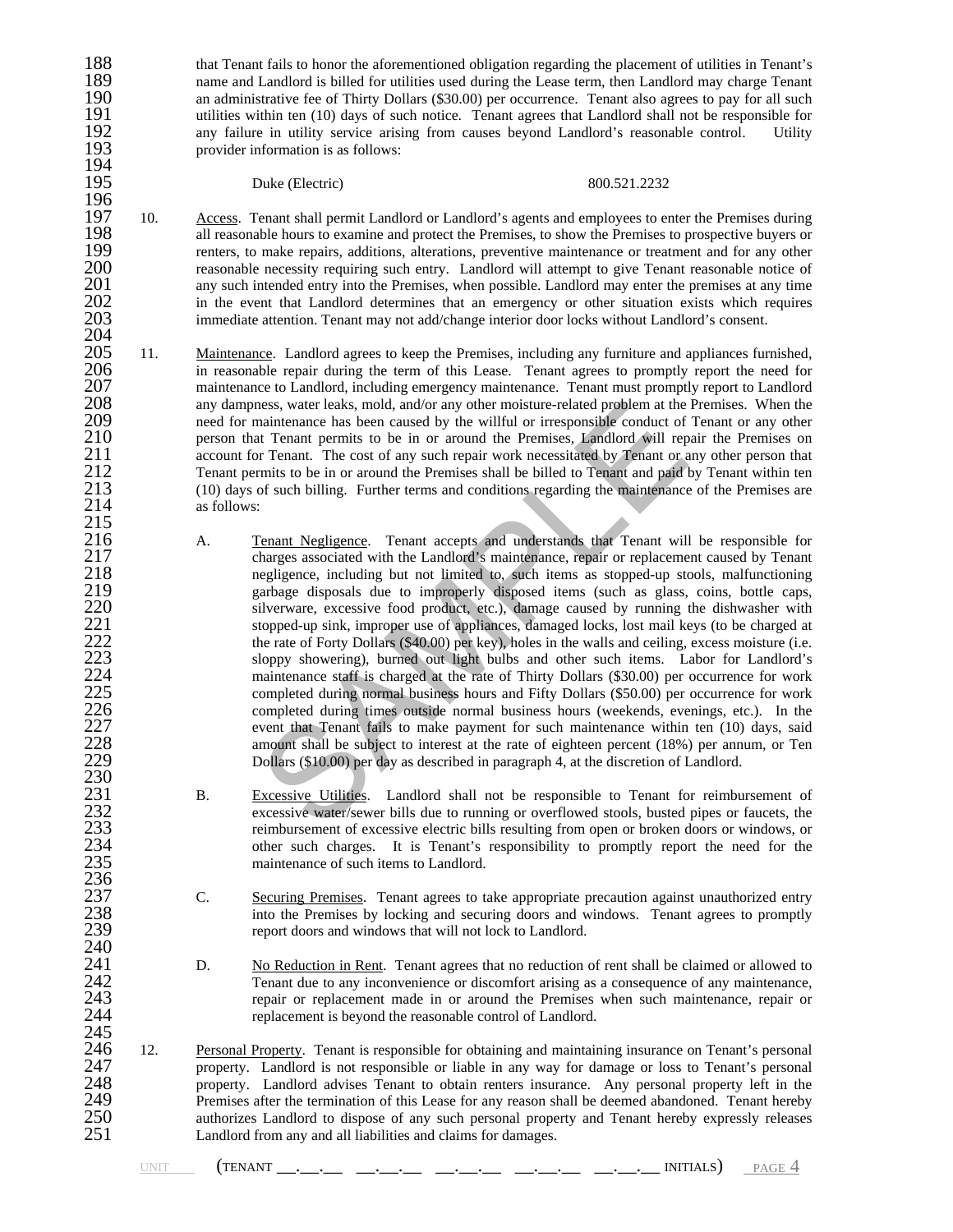- 252<br>253<br>254 253 13. Joint and Severally Liable. Each individual signing this Lease as a Tenant agrees to be jointly and 254 severally liable to the Landlord for the full performance required hereunder and for any damages<br>255 resulting from a breach or default of Tenant's obligations. "Joint and severally liable" is a legally 255 resulting from a breach or default of Tenant's obligations. "Joint and severally liable" is a legally<br>256 binding phrase which means, among other obligations, each individual signing this Lease as a Tenant is<br>257 legal 256 binding phrase which means, among other obligations, each individual signing this Lease as a Tenant is 257 legally responsible to the Landlord for any and all obligations required hereunder (rent, damages, etc.)<br>258 versus a pro-rata share of any such obligation. versus a pro-rata share of any such obligation.
- 259<br>260 260 14. Tenant Disputes and Legal Advice. Landlord is not responsible in any way for resolving disputes 261 among or between the individual Tenants to this Lease. Landlord advises Tenant to seek the advice of a 261 among or between the individual Tenants to this Lease. Landlord advises Tenant to seek the advice of a<br>262 licensed attorney with any and all legal questions including but not limited to Tenant disputes. 262 licensed attorney with any and all legal questions including but not limited to Tenant disputes.
- 263 264 15. Pets. Tenant agrees that pets are permitted on the premises only if there is a pet addendum filled out completely and signed by all Tenants. Tenant agrees that any pet must be approved by Landlord and pet 265 completely and signed by all Tenants. Tenant agrees that any pet must be approved by Landlord and pet 266 fee must be paid prior to arrival of pet. All Tenants on the Lease must agree to the presence of the pet 266 fee must be paid prior to arrival of pet. All Tenants on the Lease must agree to the presence of the pet addendum prior to the arrival of the pet. If no pet addendum is filled 267 and all Tenants must sign the pet addendum prior to the arrival of the pet. If no pet addendum is filled 268 out tenant agrees that no pet or animal of any kind is permitted in or around the Premises at any time for 268 out tenant agrees that no pet or animal of any kind is permitted in or around the Premises at any time for<br>269 any reason at any duration (i.e., no pet-sitting is allowed). Violation of this provision constitutes a 269 any reason at any duration (i.e., no pet-sitting is allowed). Violation of this provision constitutes a default of this Lease. In the event of Tenant's violation of this provision for any reason, Landlord will charge, 270 default of this Lease. In the event of Tenant's violation of this provision for any reason, Landlord will 271 charge, and Tenant agrees to pay, a fee of Five Hundred Dollars (\$500.00) per occurrence plus the cost associated with any flea, odor, stain removal, and carpet replacement necessary. Aquariums larger than associated with any flea, odor, stain removal, and carpet replacement necessary. Aquariums larger than twenty (20) gallons are also not permitted.  $\frac{273}{274}$ <br>274
- 275 16. Subletting Not Permitted. Tenant agrees not to sublet or assign the Premises. Any such sublet or assignment shall be void and subject to eviction. assignment shall be void and subject to eviction.
- $\frac{277}{278}$ 278 17. Winterizing. Tenant agrees to take appropriate winterizing precautions to help ensure that the plumbing 279 on the Premises does not freeze. Tenant agrees that the heat within the Premises shall not be turned 279 on the Premises does not freeze. Tenant agrees that the heat within the Premises shall not be turned 280 below sixty (60) degrees Fahrenheit and that electricity and water will remain on and in Tenant's name 280 below sixty (60) degrees Fahrenheit and that electricity and water will remain on and in Tenant's name throughout the term of this Lease. Tenant's failure to take appropriate winterizing precautions could 281 throughout the term of this Lease. Tenant's failure to take appropriate winterizing precautions could result in Tenant being assessed charges associated with any maintenance, repair or replacement 282 result in Tenant being assessed charges associated with any maintenance, repair or replacement 283 necessitated by such failure.
- 284<br>285 285 18. Prohibited Items and Actions. Tenant agrees not to keep any water beds on or about the Premises, or any other article or item that would be likely to damage the interior or exterior of the Premises or be 286 any other article or item that would be likely to damage the interior or exterior of the Premises or be hazardous to life or property. Tenant agrees not to act in a manner that might cause injury to Tenant or 287 hazardous to life or property. Tenant agrees not to act in a manner that might cause injury to Tenant or others and to refrain from activity that might damage the Premises or surrounding common areas. Grills 288 others and to refrain from activity that might damage the Premises or surrounding common areas. Grills 289 shall not be located on balconies or within 15 feet of buildings. shall not be located on balconies or within 15 feet of buildings.
- with any flea, odor, stain removal, and carpet replacement necessary. A<br>
b) gallons are also not permitted.<br>
Not Permitted. Tenant agrees not to sublet or assign the Premises.<br>
t shall be void and subject to eviction.<br>
g. 290<br>291 291 19. Parking. Landlord does not guarantee parking for each individual signing this Lease as Tenant. The number of parking spaces is controlled by local zoning regulations as of the time the subject complex 292 number of parking spaces is controlled by local zoning regulations as of the time the subject complex<br>293 was constructed. All vehicles must have valid parking permits. Landlord shall not be liable for any<br>294 towing c was constructed. All vehicles must have valid parking permits. Landlord shall not be liable for any 294 towing charge or damage to vehicle resulting from unauthorized parking by Tenant or others. Landlord<br>295 serves the right to invalidate the parking permit(s) of Tenant for an indefinite term if Tenant is found 295 reserves the right to invalidate the parking permit(s) of Tenant for an indefinite term if Tenant is found<br>296 in violation of any provision of Lease, Lease exhibits, Lease modifications, and or Lease addendums 296 in violation of any provision of Lease, Lease exhibits, Lease modifications, and or Lease addendums<br>297 https://www.and.renewals.provided that Landlord provides Tenant with reasonable notice no less than twenty and renewals provided that Landlord provides Tenant with reasonable notice no less than twenty four  $(24)$  hours prior the effective date and time of permit(s) invalidation.  $\frac{298}{299}$ <br>300
- 300 20. <u>Destruction of Premises</u>. In the event that the Premises become uninhabitable by reason of fire,<br>301 accident or other cause beyond Tenant's reasonable control and totally not caused by the negligence of 301 accident or other cause beyond Tenant's reasonable control and totally not caused by the negligence of Tenant or any other person that Tenant permits to be in or around the Premises, then rent shall be due 302 Tenant or any other person that Tenant permits to be in or around the Premises, then rent shall be due<br>303 only up to the date of such damage or destruction. If Landlord chooses to rebuild/repair the Premises, 303 only up to the date of such damage or destruction. If Landlord chooses to rebuild/repair the Premises,<br>304 Landlord may provide adequate alternative living accommodations at Landlord's expense without 304 Landlord may provide adequate alternative living accommodations at Landlord's expense without abatement of rent.
- 306<br>307 307 21. Default and Remedies. If the Tenant fails to make payments, when due, in any amount required by this 308 308 Lease or if Tenant fails to perform as required by any provision of this Lease, Tenant shall be in default. 309 In the event of such default, Landlord may re-enter and take possession of the Premises and have<br>310 Tenant and Tenant's property removed. In the event of such default or eviction, all remaining rent shall 310 Tenant and Tenant's property removed. In the event of such default or eviction, all remaining rent shall<br>311 become immediately due and payable without further notice. In the event of such default or eviction. 311 become immediately due and payable without further notice. In the event of such default or eviction,<br>312 Landlord may re-let the Premises upon terms and conditions as deemed appropriate by Landlord and 312 Landlord may re-let the Premises upon terms and conditions as deemed appropriate by Landlord and 313 such re-letting shall in no way affect the liability of Tenant. Any amounts obtained by Landlord via<br>314 such re-letting shall be first applied toward the expenses associated with the re-letting of the Premises<br>315 wit such re-letting shall be first applied toward the expenses associated with the re-letting of the Premises with the remainder, if any, to be applied toward Tenant's obligations hereunder. Tenant agrees that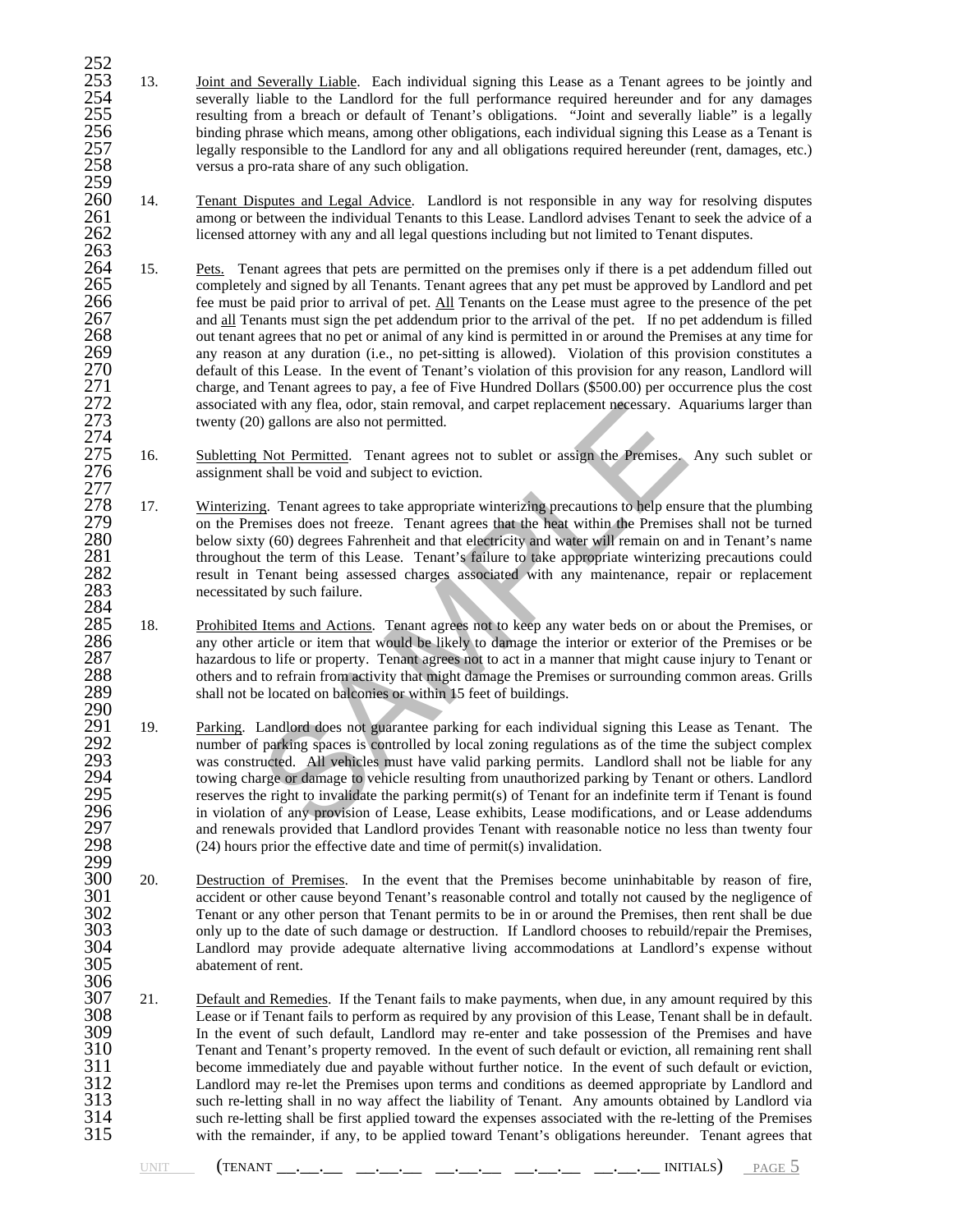316 Landlord is not limited to the remedies referenced above and may seek any other remedy against 317 Tenant as allowed under applicable law. Tenant agrees to be responsible and pay for any legal expense, 317 Tenant as allowed under applicable law. Tenant agrees to be responsible and pay for any legal expense,<br>318 attorney fees, discovery fees, court costs and other such fees and expenses incurred by Landlord in 318 attorney fees, discovery fees, court costs and other such fees and expenses incurred by Landlord in Landlord's effort to enforce the terms and conditions of this Lease. Landlord's effort to enforce the terms and conditions of this Lease.

321 As noted above, all remedies available to Landlord pursuant to this Section (and/or in Section 2 above and/or elsewhere in this Lease) shall be cumulative (and not exclusive) of all relief otherwise available 322 and/or elsewhere in this Lease) shall be cumulative (and not exclusive) of all relief otherwise available<br>323 to Landlord pursuant to this Lease, at law, and/or in equity. No exercise or enforcement of Landlord's 323 to Landlord pursuant to this Lease, at law, and/or in equity. No exercise or enforcement of Landlord's<br>324 rights in this Section (and/or in Section 2 above and/or elsewhere in this Lease) shall be held to exhaust 324 rights in this Section (and/or in Section 2 above and/or elsewhere in this Lease) shall be held to exhaust any other right or remedy of Landlord hereunder or at law or in equity. any other right or remedy of Landlord hereunder or at law or in equity.

- 326<br>327<br>328 22. Limited Liability. Landlord shall not be responsible or liable for any damage or injury sustained by 328 Tenant or any other person that Tenant permits to be in or around the Premises. Tenant hereby agrees to waive any and all claims against Landlord for personal injury and any loss or damage to property. 329 to waive any and all claims against Landlord for personal injury and any loss or damage to property.
- 330<br>331 23. Application and References. Landlord offers this Lease to Tenant based upon the representations made<br>332 on the applications submitted by Tenant. If any such statement is misleading, incorrect or false the 332 on the applications submitted by Tenant. If any such statement is misleading, incorrect or false the 333<br>333 Landlord shall have the right to terminate this Lease as any such misrepresentation shall constitute a 333 Landlord shall have the right to terminate this Lease as any such misrepresentation shall constitute a default by Tenant of this Lease. Tenant hereby authorizes Landlord to conduct a reference check of the references p default by Tenant of this Lease. Tenant hereby authorizes Landlord to conduct a reference check of the 335 references provided by Tenant and Tenant understands if such check reveals any evidence of credit unworthiness or dishonesty the Landlord may terminate this Lease.
- 337<br>338 24. Renewal of Lease. If Tenant desires to renew this Lease for an additional term, Tenant must give<br>339 Landlord written notice of such desire no less than ninety (90) days prior to the end of Lease term or 339 Landlord written notice of such desire no less than ninety (90) days prior to the end of Lease term or 340 November 30, November 30, November 20, Whichever comes first. Landlord reserves the right to deny Tenant's request to renew this Lease and to modify the amount of rent due for any such renewal. request to renew this Lease and to modify the amount of rent due for any such renewal.
- 342<br>343 343 25. Move-Out. Tenant agrees to follow all instructions for leaving the Premises upon the termination of this Lease incorporated herein. Specific move-out procedures are provided in Exhibit B. this Lease incorporated herein. Specific move-out procedures are provided in Exhibit B.
- 345<br>346 346 26. Miscellaneous Provisions. This Lease shall be subject to the following miscellaneous provisions: 347<br>348
- 348 A. Entire Agreement. This Lease and the exhibits hereto represent the entire agreement by and between Landlord and Tenant. Landlord has made no representations or promises with respect to 349 between Landlord and Tenant. Landlord has made no representations or promises with respect to<br>350 the Premises except those representations and promises contained herein. Landlord does not make 350 the Premises except those representations and promises contained herein. Landlord does not make<br>351 starting and fully executed (i.e. signed by all parties). verbal agreements. All agreements must be in writing and fully executed (i.e. signed by all parties).
- or dishonesty the Landlord may terminate this Lease.<br>
Solonomy of Lease. If Tenant desires to renew this Lease for an additional term<br>
written notice of such desire no less than ninety (90) days prior to the e<br>  $\frac{30}{100}$ 353 B. No Waiver by Landlord. Landlord's failure to insist on the strict performance of any provision of this Lease or exercise any right or remedy shall not constitute a waiver of any breach of this Lease this Lease or exercise any right or remedy shall not constitute a waiver of any breach of this Lease<br>355 by Tenant or a waiver of Landlord's right to exercise any right or remedy. Landlord's acceptance<br>356 of any full or p by Tenant or a waiver of Landlord's right to exercise any right or remedy. Landlord's acceptance 356 of any full or partial rent payment by Tenant shall not constitute a waiver by Landlord of any breach or default by Tenant.
- 359 C. Severability. Should any provision(s) of this Lease be declared invalid or unenforceable by a court of competent jurisdiction or statute, the remaining provisions of this Lease shall remain in full 360 of competent jurisdiction or statute, the remaining provisions of this Lease shall remain in full force and effect. This Lease shall be construed under the laws of the State of Indiana and the 361 force and effect. This Lease shall be construed under the laws of the State of Indiana and the venue for any dispute shall be in Monroe County, Indiana. venue for any dispute shall be in Monroe County, Indiana.
- D. Common Areas. In the event that any recreational facilities and/or common area space shall be 365 associated with the complex in which the Premises are located, Tenant acknowledges that such areas are under the exclusive control of the applicable Homeowners Association or the Landlord 366 areas are under the exclusive control of the applicable Homeowners Association or the Landlord<br>367 and that Tenant or any other person that Tenant permits to be in or around the Premises shall abide 367 and that Tenant or any other person that Tenant permits to be in or around the Premises shall abide<br>368 by all applicable rules and regulations governing such areas and use such areas at their own risk. by all applicable rules and regulations governing such areas and use such areas at their own risk.
- 370 E. Other Tenant Defaults. If, prior to the start date provided herein, Tenant defaults in the performance of any other agreement with Landlord which Tenant and Landlord may have together, 371 performance of any other agreement with Landlord which Tenant and Landlord may have together,<br>372 then Landlord shall have the option of terminating this Lease. then Landlord shall have the option of terminating this Lease.
- 374 F. Availability of Premises. Tenant's initial access to the Premises is dependent upon the previous<br>375 Tenants vacating the Premises. Landlord will take reasonable steps to ensure such vacating by 375 Tenants vacating the Premises. Landlord will take reasonable steps to ensure such vacating by<br>376 Tenants but does not accept any liability for unforeseen circumstances. In such an 376 previous Tenants but does not accept any liability for unforeseen circumstances. In such an instance, Landlord will provide temporary living accommodations, without abatement of the rent instance, Landlord will provide temporary living accommodations, without abatement of the rent provided herein.

 $\frac{320}{321}$ 

352<br>353

357<br>358<br>359

363<br>364<br>365

369<br>370

373<br>374

378<br>379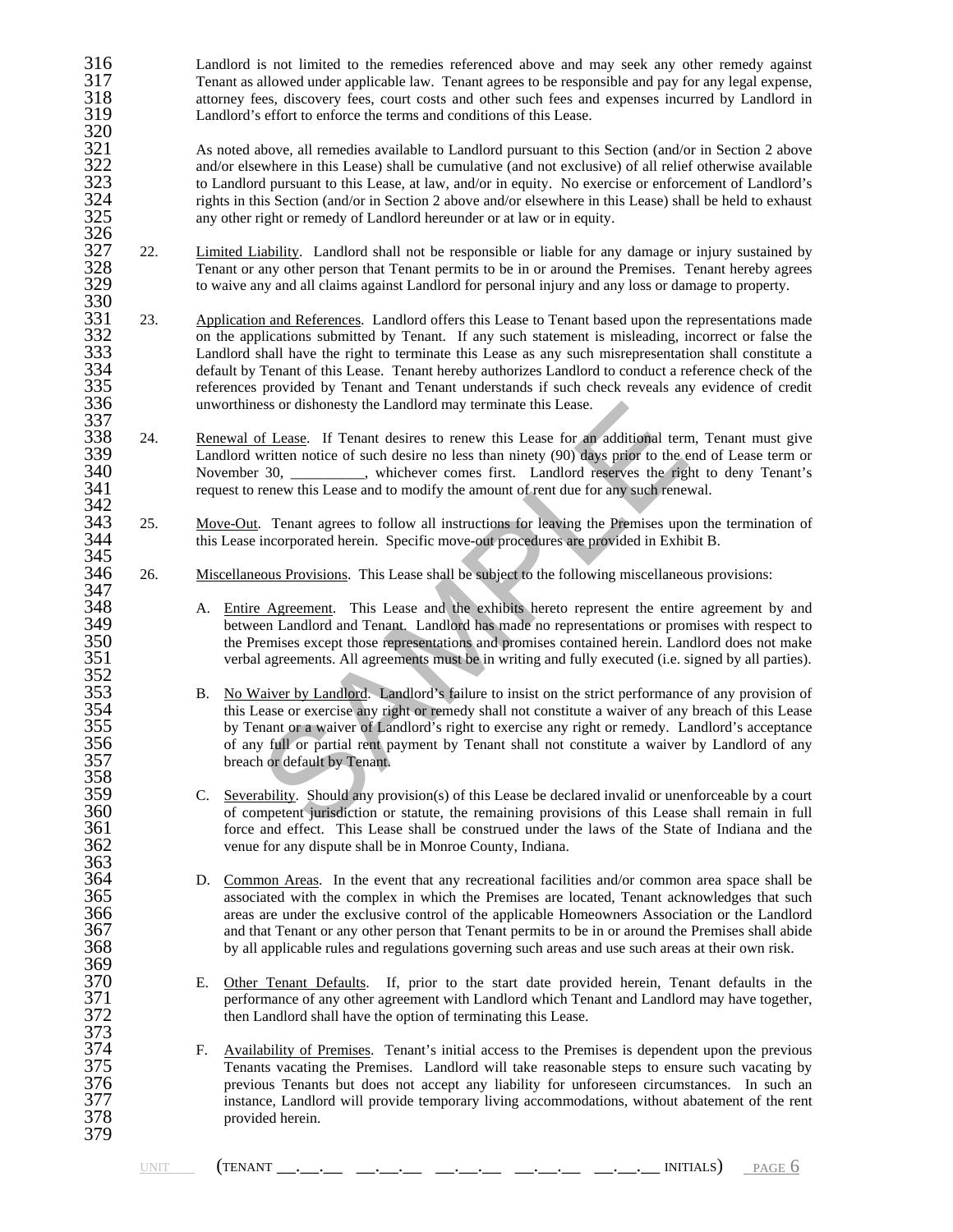380 G. Reasonable Notice and Postings. Reasonable notice and or balance statements will be posted via<br>381 one or more of the following: Premises front door, Tenant voicemail, Tenant e-mail and/or Tenan 381 one or more of the following: Premises front door, Tenant voicemail, Tenant e-mail and/or Tenant text message. Tenant is responsible for providing Landlord with updated contact information. 383<br>384

- 384 H. Trash Service: Landlord will provide private trash service where permissible by the City of Bloomington. If private trash service is not permitted at Premises by the City of Bloomingto 385 Bloomington. If private trash service is not permitted at Premises by the City of Bloomington<br>386 Tenant is responsible for proper disposal and the cost of any such disposal.
- 387 388

# 389 390<br>391

### EXHIBIT A: RULES AND REGULATIONS

392<br>393 393 The following Rules and Regulations ("Rules"), as referenced on page 3, paragraph 7 of this Lease, must be observed and followed by Tenant, as such Rules help to ensure that Tenant has the opportunity to reside in a 394 observed and followed by Tenant, as such Rules help to ensure that Tenant has the opportunity to reside in a pleasant and orderly community. pleasant and orderly community. 396<br>397

Tenant is responsible for proper disposal and the cost of any such disposal.

397 A. The sidewalks, courts, entry passages, halls, stairways, decks, and patios shall not be obstructed by<br>398 any means by Tenant, or used for any purpose other than that of entry or non-destructive 398 any means by Tenant, or used for any purpose other than that of entry or non-destructive 399 enjoyment.<br>400 B. No trash, ba

382 text message. Tenant is responsible for providing Landlord with updated contact information.

- 400 B. No trash, bags, etc. shall be left outside of Tenant's door, hallway, stairway, entry passages, courts, sidewalks, etc. Trash shall be disposed of immediately in the dumpsters provided. 401 sidewalks, etc. Trash shall be disposed of immediately in the dumpsters provided.<br>402 C. The front porches, patios, and decks are not common areas and shall only be used
- 402 C. The front porches, patios, and decks are not common areas and shall only be used by the Tenant of 403 403 the attached unit or guests of such Tenant.<br>404 D. Tenant and their guests shall maintain or
- 404 D. Tenant and their guests shall maintain order in the building and shall not make or permit any improper noises or conduct, etc. in the building or interfere in any way with other Tenants or those 405 improper noises or conduct, etc. in the building or interfere in any way with other Tenants or those having business with them. 406 having business with them.<br>407 E. The use of all pianos, radio
- 407 E. The use of all pianos, radios, television sets, stereos, etc. and other sound or musical devices shall be kept at a low sound level as not to be heard outside the unit. 408 be kept at a low sound level as not to be heard outside the unit.<br>409 F. Landlord acknowledges Tenant's right to have parties provided
- 409 F. Landlord acknowledges Tenant's right to have parties provided the Tenant conducts said parties in good order and destructive behavior is avoided. The number of persons on a floor or deck must 410 good order and destructive behavior is avoided. The number of persons on a floor or deck must<br>411 conform to safety codes and safety standards established by courtesy patrol and law enforcement 411 conform to safety codes and safety standards established by courtesy patrol and law enforcement 412 412 officers.<br>413 G. No vehic
- 413 G. No vehicles—motorbikes, bicycles, etc.—shall be allowed in the corridors, halls, or elsewhere in the building or on sidewalks, and Landlord reserves the right to remove any and all objectionable 414 the building or on sidewalks, and Landlord reserves the right to remove any and all objectionable<br>415 thems and nuisances. Parking for these shall be in the parking area only. 415 items and nuisances. Parking for these shall be in the parking area only.<br>416 H. Nothing shall be thrown out of the windows or doors, or down the pass
- 416 H. Nothing shall be thrown out of the windows or doors, or down the passages, stairways, etc of the building or unit by Tenant or guest of Tenant. 417 building or unit by Tenant or guest of Tenant.<br>418 I. The bathroom and kitchen facilities, sinks di
- ash, bags, etc. shall be left outside of Tenant's door, hallway, stairway, er<br>alks, etc. Trash shall be disposed of immediately in the dumpsters provide<br>not proches, patios, and decks are not common areas and shall only be 418 I. The bathroom and kitchen facilities, sinks drains, bathtub drains, etc. shall not be used for any purposes other than those for which they were constructed, and no sweepings, rubbish, rags, 419 purposes other than those for which they were constructed, and no sweepings, rubbish, rags, 420 tampons, ashes, sanitary napkins, paper towels, grease or other substances, etc. shall be thrown or 420 tampons, ashes, sanitary napkins, paper towels, grease or other substances, etc. shall be thrown or<br>421 deposited therein. Violation shall constitute the Tenant being charged for repairs resulting from 421 deposited therein. Violation shall constitute the Tenant being charged for repairs resulting from<br>422 these violations as set forth in the Lease. 422 these violations as set forth in the Lease.<br>423 J. Any damage resulting to any part of the
- 423 J. Any damage resulting to any part of the Premises, including appliances, sinks, bathtubs, showers, fixtures, walls, woodwork, carpeting, stairways, siding, balconies, closets, flooring, windows, 424 fixtures, walls, woodwork, carpeting, stairways, siding, balconies, closets, flooring, windows, window coverings, furnace, air conditioner, hot water heater, garbage disposal, etc. from misuse, 425 window coverings, furnace, air conditioner, hot water heater, garbage disposal, etc. from misuse, or negligence shall be paid for by the Tenant per the terms of the Lease. 426 or negligence shall be paid for by the Tenant per the terms of the Lease.<br>427 K. Unit damage from the weather by means of open doors or windows shall
- 427 K. Unit damage from the weather by means of open doors or windows shall be paid for by the Tenant<br>428 consistent with the terms of the Lease.<br>429 L. No painting or wall papering shall be done or alterations made to any consistent with the terms of the Lease.
- 429 L. No painting or wall papering shall be done or alterations made to any part of the Premises by putting up or changing any partition, door or window, and no nailing, boring or screwing into the 430 putting up or changing any partition, door or window, and no nailing, boring or screwing into the woodwork or walls shall be used to hang pictures. Tenant may use small nails, tacks, or adhesive 431 woodwork or walls shall be used to hang pictures. Tenant may use small nails, tacks, or adhesive strips to hang pictures, but Tenant must remove any and all such items before the end of the Lease 432 strips to hang pictures, but Tenant must remove any and all such items before the end of the Lease<br>433 Term. Violation shall result in Tenant paying for correction of the violations, including painting, 433 Term. Violation shall result in Tenant paying for correction of the violations, including painting,  $434$ 434 per the terms of the Lease.<br>435 M. All glass, locks, trimming
- 435 M. All glass, locks, trimmings, etc. in or on the doors, walls, and windows, etc. belonging to the building shall be kept whole, and whenever any part thereof shall be broken, the same shall 436 building shall be kept whole, and whenever any part thereof shall be broken, the same shall immediately be reported for repair and the Tenant shall be responsible for the cost of the repair, 437 immediately be reported for repair and the Tenant shall be responsible for the cost of the repair, which is to be paid as set forth within the Lease.. 438 which is to be paid as set forth within the Lease..<br>439 N. One key for the entry door will be provided for
- 439 N. One key for the entry door will be provided for each Tenant to the Lease. If you become locked out of the Premises after business hours or on weekends, you will need to call J & S Locksmith at out of the Premises after business hours or on weekends, you will need to call J & S Locksmith at 441 (812) 332-4533. Identification is required for re-entry purposes. The service is available at no<br>442 charge during normal business hours through the Varsity Properties office. charge during normal business hours through the Varsity Properties office.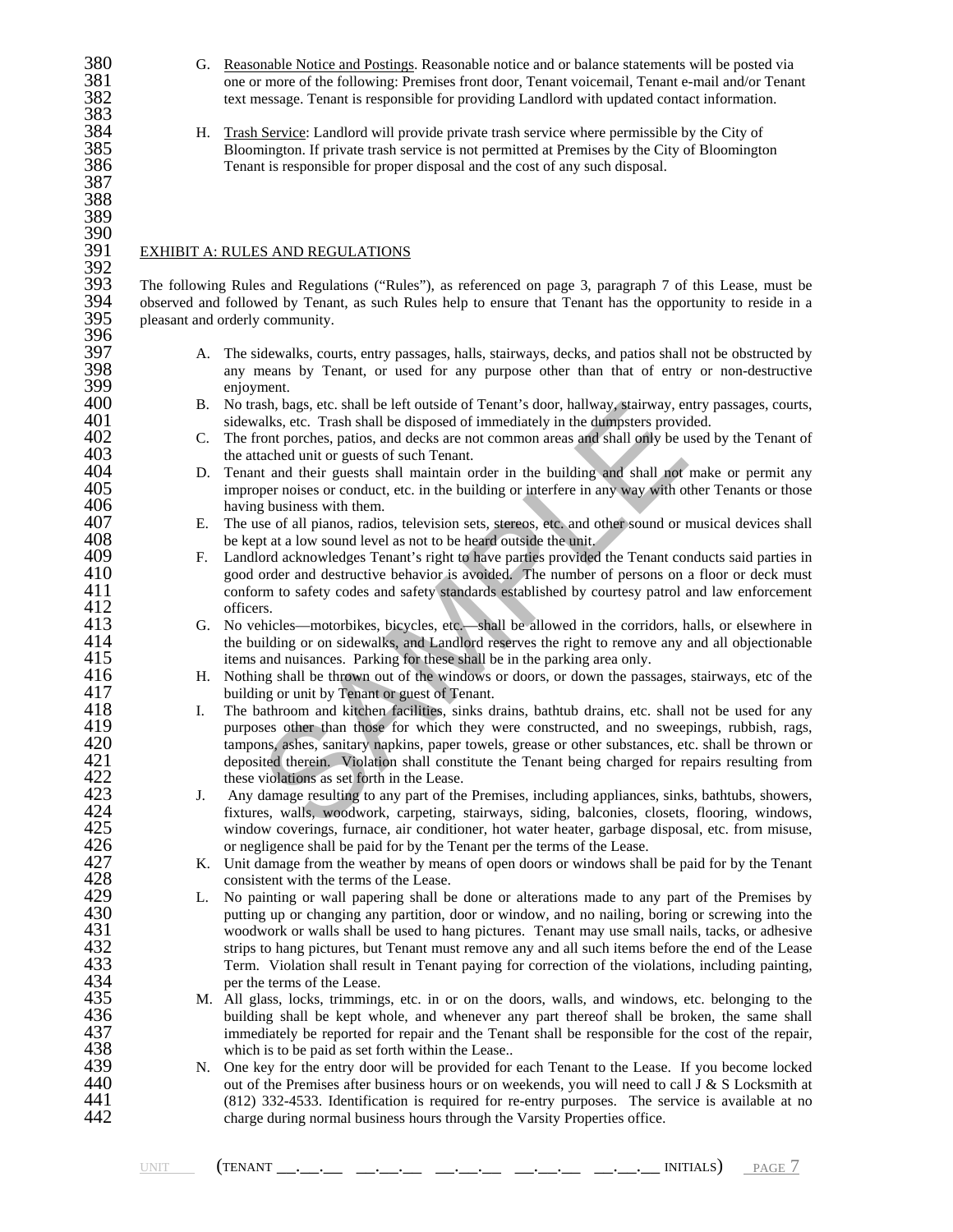| 443 |    |                                                                                                      |
|-----|----|------------------------------------------------------------------------------------------------------|
|     | O. | Any change of locks by the Tenant is prohibited. Lock changes may be handled through the office      |
| 444 |    | of the Landlord only. Cost of the lock and labor for the installation is to be paid by the Tenant to |
| 445 |    | the Landlord as the labor rates set forth within the Lease.                                          |
| 446 | Р. | Should Tenant be in default with respect to any rule stated herein, Landlord will provide notice of  |
| 447 |    | said violation to Tenant. If the Tenant does not immediately correct the violation, the Tenant may   |
| 448 |    | be fined up to \$25 per day so long as the violation continues. Fines shall become a charge to the   |
| 449 |    |                                                                                                      |
|     |    | Tenant and shall be payable by the terms set forth within the Lease. If Landlord issues three (3) or |
| 450 |    | more notices of Rule violations to Tenant, the Landlord may terminate the Lease and the full         |
| 451 |    | amount due for the remainder of the Lease along with any and all additional charges for fines and    |
| 452 |    | expenses shall become immediately due as set forth within the Lease. Each different violation        |
| 453 |    | shall be handled as a separate violation and shall be charged per violation occurrence. Remedies     |
| 454 |    | for fines may also be adjudicated in small claims court.                                             |
| 455 | Q. | Tenant agrees to use reasonable efforts to reduce any loss resulting from spoiled food in the event  |
| 456 |    | that the refrigerator in Tenant's unit fails (i.e., storing temperature sensitive food items in a    |
| 457 |    |                                                                                                      |
|     |    | neighbor's refrigerator or a cooler, etc.)                                                           |
| 458 | R. | Specific rules regarding vehicle parking for Tenant and Tenant's guests shall be enforced at the     |
| 459 |    | time parking permits are distributed. The general guidelines are as follows, but specific            |
| 460 |    | instructions may also be issued when permits are distributed.                                        |
| 461 |    | All Tenants of the complex who have a car must fill out an application for a parking permit.<br>a.   |
| 462 |    | Vehicles not displaying an official parking permit will be towed at vehicle owner's expense.         |
| 463 |    | Parking regulations shall be enforced at all times per instructions issued with the permit.          |
| 464 |    | Once the parking permit is issued, Tenant will be on file regarding name, address, unit<br>b.        |
| 465 |    |                                                                                                      |
|     |    | number, car make and model, license number, etc. Parking permits are non-transferable.               |
| 466 |    | Only one permit per each Tenant on the Lease will be issued. A copy of the Lease is needed<br>c.     |
| 467 |    | to verify that you are a resident. No extra permits will be issued.                                  |
| 468 |    | Properly affix your parking permit on the driver's side at the bottom of the front windshield<br>d.  |
| 469 |    | on a permanent basis.                                                                                |
| 470 |    | In the event that the Tenant should need to replace their parking permit, and the original<br>e.     |
| 471 |    | permit is not returned for any reason, replacement permits will cost \$100.00.                       |
| 472 |    | Each year a new parking permit will be issued.<br>f.                                                 |
| 473 |    |                                                                                                      |
|     |    | Because of the large number of residents' cars in the complex, it is not possible to issue and<br>g. |
| 474 |    | monitor visitor's permits. Therefore, the Landlord suggests that visitor's park in visitors'         |
| 475 |    | parking spaces only. Remember, cars not displaying a parking permit will be towed form the           |
| 476 |    | complex parking areas. During football games and other major events at the Memorial                  |
| 477 |    | stadium or Assembly Hall, the entrance to the complex may be blocked and only cars with              |
| 478 |    | permits will be allowed to enter the complex.                                                        |
| 479 |    | All parked cars may be relocated via tow truck following notice for the purpose of asphalt<br>h.     |
| 480 |    | repair, snow removal, parking lot improvements/painting, construction, etc.                          |
| 481 |    |                                                                                                      |
|     |    |                                                                                                      |
| 482 |    |                                                                                                      |
| 483 |    |                                                                                                      |
| 484 |    |                                                                                                      |
| 485 |    |                                                                                                      |
| 486 |    |                                                                                                      |
| 487 |    |                                                                                                      |
| 488 |    |                                                                                                      |
| 489 |    |                                                                                                      |
| 490 |    |                                                                                                      |
|     |    |                                                                                                      |
| 491 |    |                                                                                                      |
| 492 |    |                                                                                                      |
| 493 |    |                                                                                                      |
| 494 |    |                                                                                                      |
| 495 |    |                                                                                                      |
| 496 |    |                                                                                                      |
| 497 |    |                                                                                                      |
| 498 |    |                                                                                                      |
|     |    |                                                                                                      |
| 499 |    |                                                                                                      |
| 500 |    |                                                                                                      |
| 501 |    |                                                                                                      |
| 502 |    |                                                                                                      |
| 503 |    |                                                                                                      |
| 504 |    |                                                                                                      |
| 505 |    |                                                                                                      |
| 506 |    |                                                                                                      |
|     |    |                                                                                                      |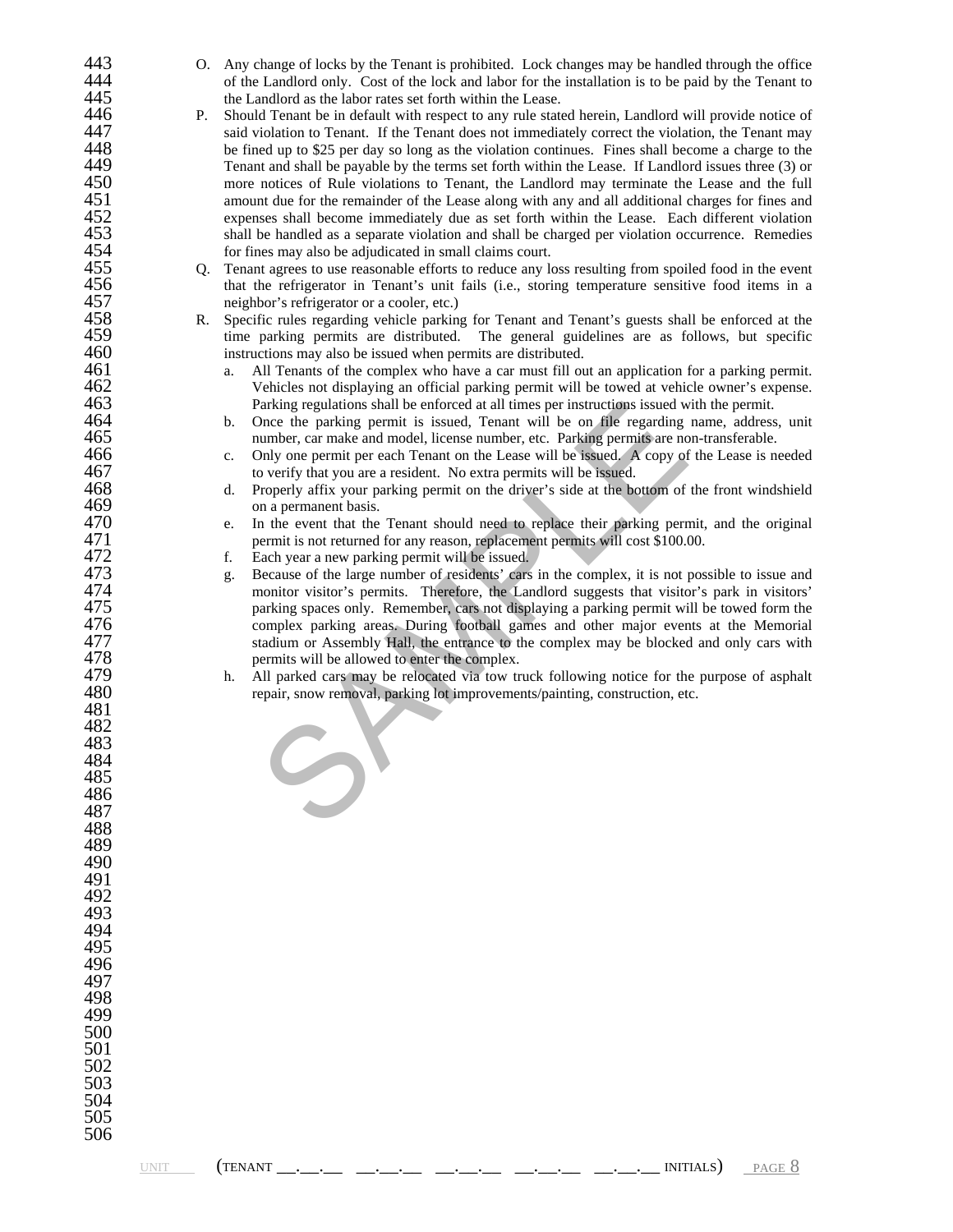508<br>509

 $\frac{510}{511}$ 

# 507 EXHIBIT B: CLEANING AND MOVE-OUT PROCEDURES

## **CLEANING AND REPAIR CHARGES**

511 In the event that Tenant's actions or inactions require cleaning and/or repair charges that exceed ordinary wear<br>512 and tear, Landlord will bill Tenant to cover such cost. and tear, Landlord will bill Tenant to cover such cost.

## 513<br>514 MOVE-OUT PROCEDURES 515<br>516

516 At or shortly prior to move-out, Tenant shall clean the premises—including but not limited to the cleaning items set forth below—and return the Premises to Landlord in a clean and sanitary condition. set forth below—and return the Premises to Landlord in a clean and sanitary condition.

518<br>519 519 Kitchen<br>520 1.

- 
- 521 2. Clean the top of refrigerator. Clean walls and floor behind and under stove and refrigerator.<br>
2. Refrigerator should be emptied, defrosted, and cleaned. If leaving unit weeks or months prior
- 520 1. Clean under, behind, and sides of stove and refrigerator.<br>521 2. Clean the top of refrigerator. Clean walls and floor behi<br>522 3. Refrigerator should be emptied, defrosted, and cleaned. 522 3. Refrigerator should be emptied, defrosted, and cleaned. If leaving unit weeks or months prior to lease-<br>523 and date, refrigerator should be turned off (unplugged) with doors propped open. 523 end date, refrigerator should be turned off (unplugged) with doors propped open.<br>524 4. Range and vent hood should be cleaned and free of debris, grease, and all marks/s
- 524 4. Range and vent hood should be cleaned and free of debris, grease, and all marks/stains, including cleaning residues.<br>526 5. Interior and exterior cleaning of dishwasher, which must be in working order. cleaning residues.
- 526 5. Interior and exterior cleaning of dishwasher, which must be in working order.<br>527 6. Garbage disposal must be in working condition.
	- - 7. Cabinets need to be completely emptied and cleaned inside and out.
- 527 6. Garbage disposal must be in working condition.<br>528 7. Cabinets need to be completely emptied and cleared 329 8. Countertops and sink areas must be cleared and of 529 8. Countertops and sink areas must be cleared and cleaned.<br>530 9. Kitchen floor cleaned.
	- 9. Kitchen floor cleaned.

#### **Bathroom**

- 533 10. Bathtub sink, shower, and toilet cleaned and in good working condition.<br>534 11. Medicine cabinet other cabinets emptied and cleaned.
- 534 11. Medicine cabinet other cabinets emptied and cleaned.<br>535 12. Sink should be free of dirt, grime, soap scum, mildew,
- isposal must be in working condition.<br>
the act to be completely emptied and cleaned inside and out.<br>
the some of the condition and the cleared and in good working condition.<br>
Ark, shower roots, and toilet cleaned and in go 535 12. Sink should be free of dirt, grime, soap scum, mildew, and mold, and must be free of cleaning residue.<br>536 13. Towel racks, shower rods, and other bath hardware needs to be intact and cleaned.
- 536 13. Towel racks, shower rods, and other bath hardware needs to be intact and cleaned.<br>537 14. Floor must be cleaned.
	- 14. Floor must be cleaned.

All personal items will need to be removed from the Premises upon move out.

| 545 |  |
|-----|--|
| 546 |  |
| 547 |  |
| 548 |  |
| 549 |  |

531<br>532<br>533

538

| (TENAN |
|--------|
|        |